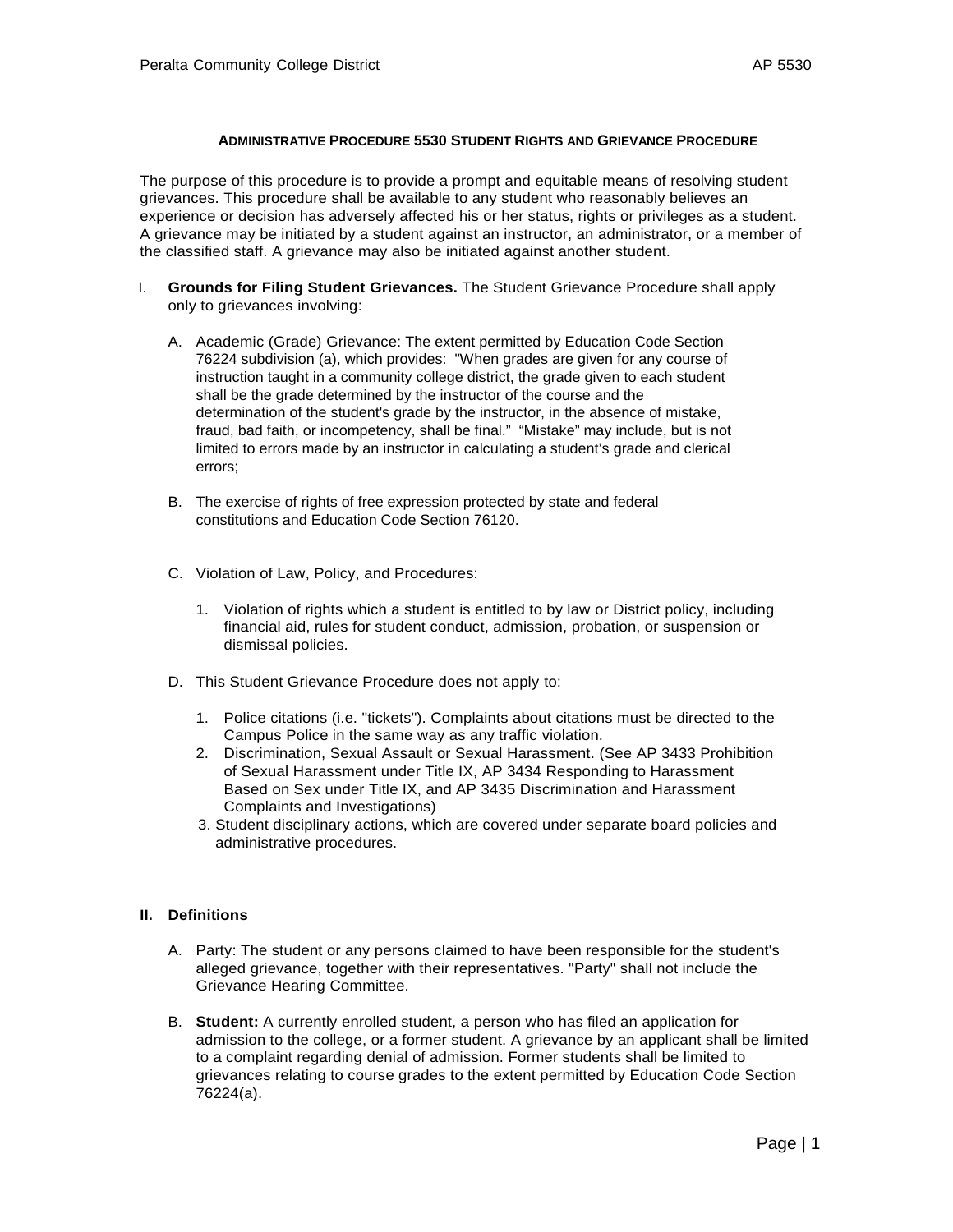- C. **Respondent**: Any person claimed by a grievant to be responsible for the alleged grievance.
- D. **Observer:** An individual who is present at a hearing to observe the proceeding, but shall not be allowed to speak and address the committee.
- E. **Written Notice/Written Decision**: Notice sent by personal service or by registered or certified mail with return receipt requested via the U.S. Postal Service.
- F. **Day**. Unless otherwise provided, day shall mean a day during which the college is in session and regular classes are held, excluding Saturdays, Sundays, and District holidays.

### **III. Grievance Process**

### A. Informal Resolution

Within 30 days of the allegation, each student who has a grievance shall make a reasonable effort to resolve the matter on an informal basis prior to requesting a grievance hearing:

- 1. For an academic (grade) grievance, the student shall make an appointment with the faculty against whom he/she has a grievance during the faculty member's posted office hours or at a mutually-agreed-upon time, in order to discuss the student's complaint. Should the faculty against whom the student has an academic complaint fail to meet with the student in a timely manner, the student may meet with the Division Dean of Instruction of the faculty member.
- 2. For a grievance based on an alleged violation of free expression, the student shall attempt to solve the problem with the person with whom the student has the grievance, that person's immediate supervisor, or the Vice President of Student Services (or designee).

# B. Formal Complaint Procedures

Any student who believes he/she has a grievance must file an approved grievance complaint form with the Vice President of Student Services (or designee). The student may obtain the form from the Office of the Vice President of Student Services.

The student must file within 90 days of the incident on which the grievance is based; or after the student knew or should have known of the basis for the grievance, whichever is later. The grievance complaint must be filed whether or not the student has already initiated efforts at informal resolution, if the student wishes the grievance to become official. Failure to file a formal complaint within such ninety (90) day period constitutes waiver of the student's right to appeal.

The Vice President of Student Services (or designee) shall provide to the person against whom the grievance has been filed a copy of the grievance and a copy of the procedure.

 The Vice President of Student Services (or designee) will provide the grievant with a written copy of the policy and procedures and answer all questions regarding the policy including the student's rights and responsibilities in the process of filing a grievance. For academic (grade) grievance, the Vice President of Student Services (or designee) will inform the student that a grade change may only be made where there is a finding of fraud, mistake, bad faith or incompetence.

The student and Vice President of Student Services (or designee) shall attempt to reach an informal resolution.

3. Request for Grievance Hearing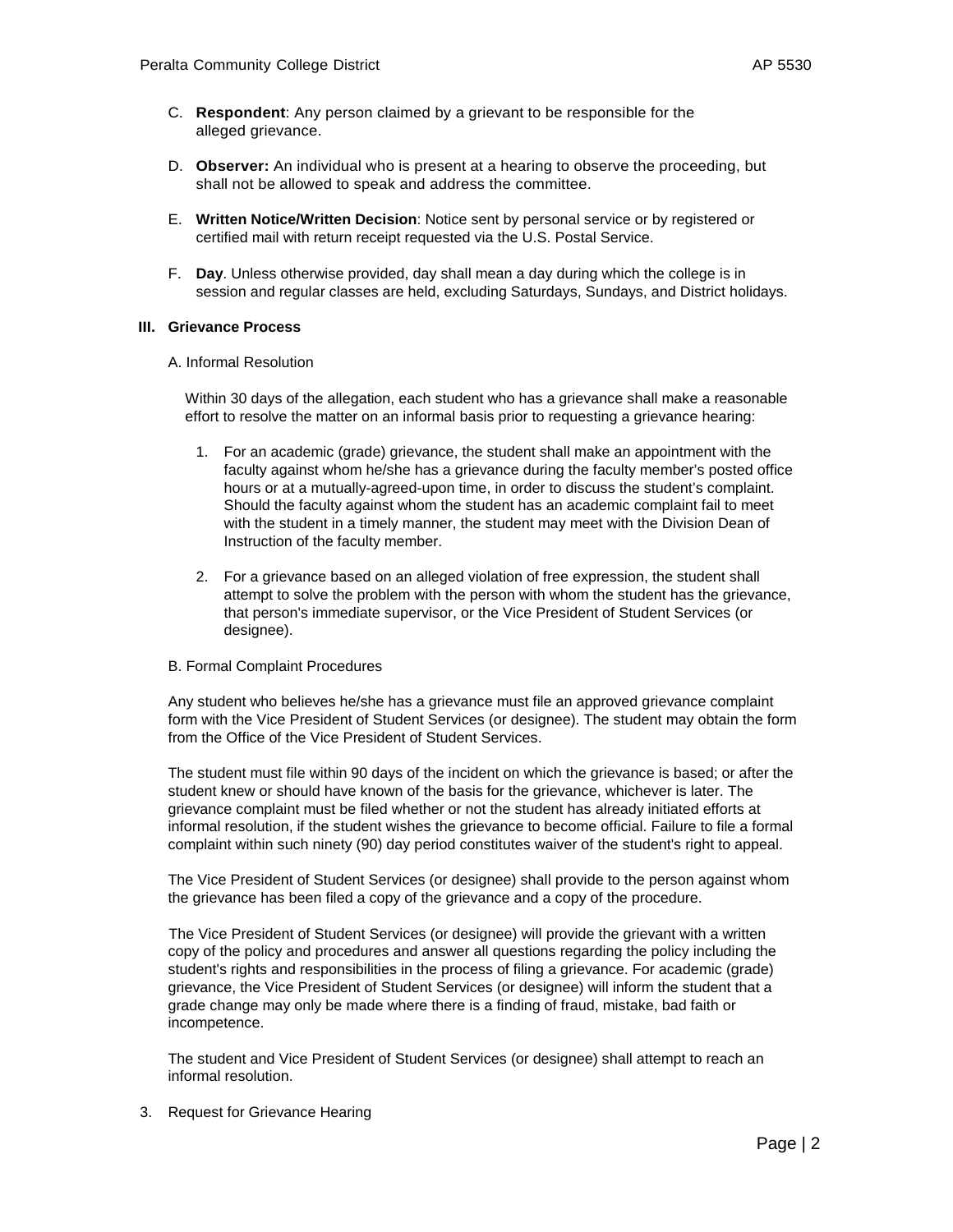If an informal resolution cannot be reached, the Vice President of Student Services (or designee) shall make a request for records and documents from the student filing the complaint and forward copies of all documents pertinent to the alleged violation to the Chair of the Grievance Committee and the parties. Documents or accusations not specifically related to the alleged violations shall not be forwarded to the committee or the parties.

a. For academic (grade) grievance, the Chair shall request records and documents from the faculty member against whom the complaint has been filed.

b. For grievance based on exercise of rights of free expression protected by state and federal constitutions and Education Code Section 76120, the Chair shall request records and documents from the party against whom the complaint has been filed.

The Grievance Hearing timeline may be tolled (postponed) pending a formal investigation of any discrimination claims by or against the student. Such investigation must be concluded no later than 90 calendar days as required by law.

2. Grievance Hearing Committee

Within 90 days following receipt of the grievance complaint form, the Grievance Hearing Committee shall conduct a hearing. The following College Grievance Committee members shall be appointed for a term of one academic year as follows:

- a. The Vice President of Instruction, who shall Chair the committee;
- b. One faculty member (and one alternate) jointly appointed by the PFT and the Faculty Senate;
- c. One administrator (and one alternate) appointed by the College President;
- d. One student (and one alternate) appointed by the President of the Associated Students

Additional committee member:

- e. For academic (grade) grievances, one faculty member (and one alternate) jointly appointed by the PFT and the Faculty Senate; or
- f. For other grievances, one classified employee (and one alternate) jointly appointed by Local 790 and the Classified Senate.

A committee member shall withdraw from participation in the hearing if a conflict of interest is anticipated, in which case the alternate member shall serve. The members of the Committee shall be provided with a copy of the grievance and any written response provided by the respondent before the hearing begins. Four-fifths of the members of the committee shall be present in order for the committee to act.

- 1. Hearing Procedure
- a. The Vice President of Instruction, as Chair, shall provide written notice, including the date, time and place of the hearing to both parties at least ten days prior to the hearing. The notice shall be hand-delivered or sent by certified mail and shall include a copy of the complaint.
- b. The Chair shall provide the involved complainant with a written summary of rights he/she may be entitled to by law or contract at least 10 days before the hearing. For academic (grade) grievance, the Chair of the committee shall provide the involved faculty member with a written summary of rights he/she may be entitled to by law or contract at least 10 days before the hearing. Both parties shall be given adequate time (at least 10 days) to read and review all documents, consistent with privacy laws. This right may be waived by either party. Both parties shall be informed that all relevant evidence presented to the hearing committee, whether written or oral, may be used against them in this or any other proceeding unless otherwise prohibited by law. The written notice shall inform the parties of this fact. The Chair of the committee shall inform both parties orally of this fact at the commencement of the hearing.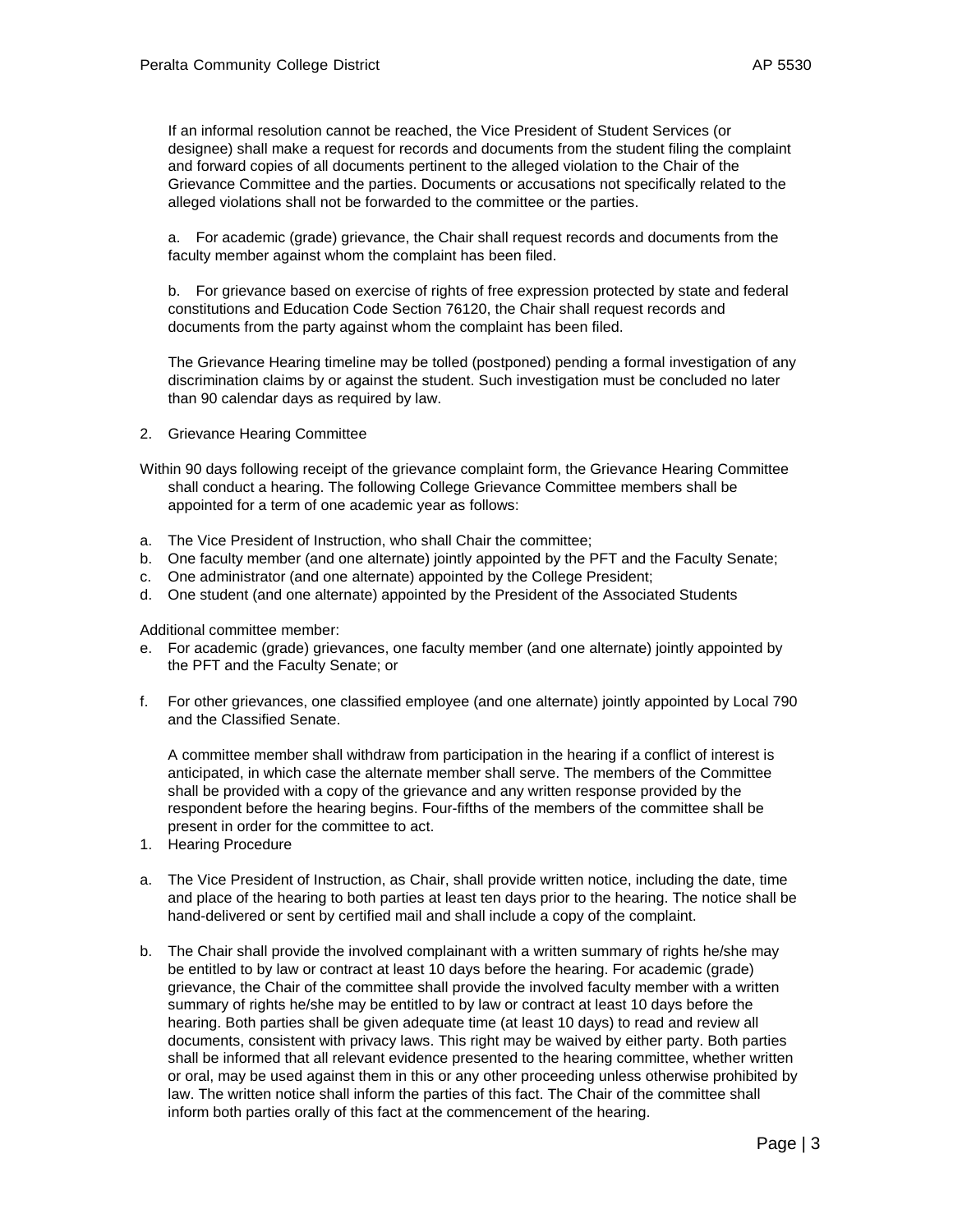- c. The decision of the Chair shall be final on all matters relating to the conduct of the hearing unless there is a vote by a majority of the other members of the panel to the contrary. The Chair may do whatever is necessary, so long as it is legally permissible, to ensure that the hearing is conducted in a fair, dignified and orderly manner.
- d. The Chair of the committee may exclude a witness from the hearing when the witness is not giving testimony.
- e. Anyone who disrupts the proceeding or interferes shall be excluded from the proceeding.
- f. All information derived from the complaint is confidential. Information may not be made public nor discussed with anyone except those with a legitimate need to know.
- g. The hearing shall be open only to persons directly involved in the matters to be heard. The bargaining agent representing the respondent may send an observer to any hearing.
- h. The committee may call in "expert witnesses" if the subject of the grievance is beyond their expertise.
- i. The committee shall inform the witnesses (other than the accused) in writing that they are sought for interview purposes and their participation in the process is requested by the committee. Witnesses shall also be informed as to the purpose of the interview, the general subject of the interview, and their right to request representation by anyone of their choosing prior to and during said interview.
- j. Any member of the committee may ask questions of any witness.
- k. The hearing shall be conducted so as to bring all of the relevant information and evidence to the members of the committee in an orderly and intelligible form. Formal rules of evidence shall not apply. Any relevant evidence shall be admitted, if it is the sort of evidence on which responsible persons are accustomed to rely upon in the conduct of serious affairs. Accusations not

specifically related to the alleged violation shall not be considered relevant. The rules of privilege shall apply to the same extent that they are recognized in civil actions.

- l. At all steps of the process, both the student filing and the other party have the right to be accompanied, advised and represented by a person or counsel of their choosing. If either party wishes to be represented by an attorney, a request must be presented not less than 10 days prior to the date of the hearing. If the student is permitted to be represented by an attorney, the college representative may request legal assistance. The hearing committee may also request legal assistance; any legal advisor provided to the panel may sit with it in an advisory capacity to provide legal counsel but shall not be a member of the panel nor vote with it.
- m. If the respondent or his/her representative, or both, are absent from all or a part of the hearing, the committee shall make its recommendations on the basis of whatever evidence is submitted before the hearing and on whatever evidence and testimony is presented to the committee during the hearing.
- n. The committee shall make all evidence, written or oral, part of the record.
- o. The committee shall judge the relevancy and weight of testimony and evidence and make its findings of fact, limiting its investigation to the formal charge. The decision shall be based only on the record of the hearing, and not on matter outside of that record.
- p. The burden shall be on the grievant to prove by a preponderance of the evidence that the facts alleged are true and a grievance has been sufficiently established.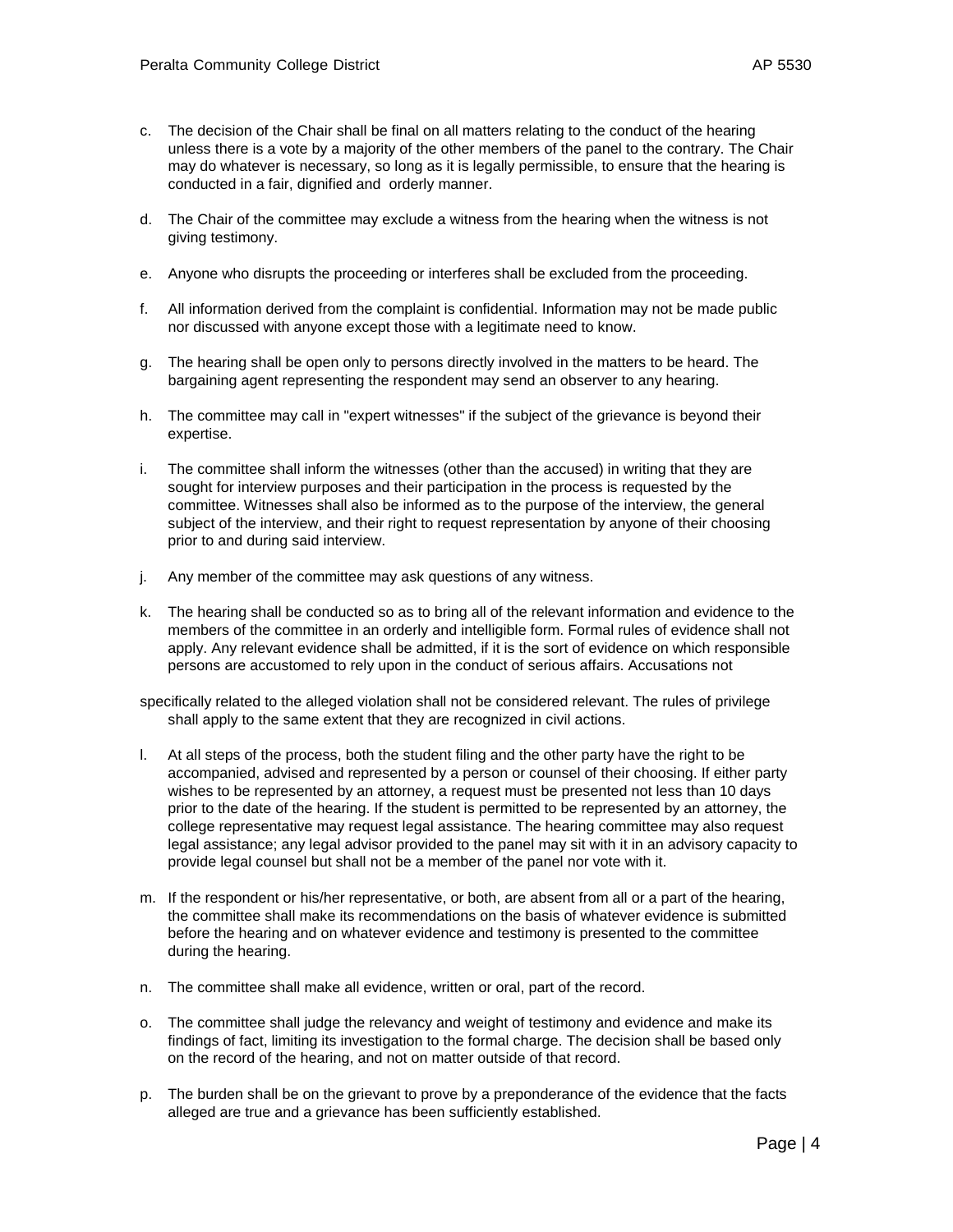- r. The votes of the majority of the members present (at least 3 votes) are necessary in order for the committee to make a recommendation to the Vice President of Student Services.
- s. The Chair of the committee shall notify the Vice President of Student Services of the committee's recommendation within 10 days.
- t. A summary record of the proceedings held in a closed session shall be kept in a confidential file by the Vice President of Student Services and shall be available at all times to the accused person. The Vice President of Student Services has the responsibility to ensure that a proper record is maintained and available at all times.
- 2. Final Decision by Vice President of Student Services
- Based on the grievance hearing committee's recommendations, the Vice President of Student Services (or designee) may accept the recommendation, return it to the committee for further review, or reject it. Within 10 days of receipt of the committee's recommendation, the Vice President of Student Services (or designee) shall send written notification to the parties and committee informing them of:
- a. The committee's recommendation;
- b. The final decision by Vice President of Student Services; and
- c. Appeals procedure
- Any decision to reject findings of the committee must be supported by a summary finding of fact. The decision to recommend a grade change must be supported by a summary finding of fact, establishing mistake, fraud, bad faith or incompetence.
- 3. Appeals
- a. President's Decision
- The Vice President of Student Services' (or designee's) decision may be appealed by either party in writing within 10 days of the Vice President of Student Services' (or designee's) decision.
- The College President shall issue a written decision to the parties and their representatives within ten (10) days of receipt of the appeal. A decision to change a grade must be supported by a summary finding of fact, establishing mistake, fraud, bad faith or incompetence.
- b. Chancellor's Decision
- The College President's decision may be appealed to the Chancellor in writing within 10 days of receipt of the decision.
- The Chancellor, or designee, shall issue a written decision to the parties and the representatives by certified mail within 10 days of the receipt of the decision. A decision to change a grade must be supported by a summary finding of fact, establishing mistake, fraud, bad faith or incompetence.
- c. Board of Trustees' Decision
- The Chancellor's (or designee's), decision may be appealed to the Board of Trustees in writing within 10 days of the receipt of the decision.